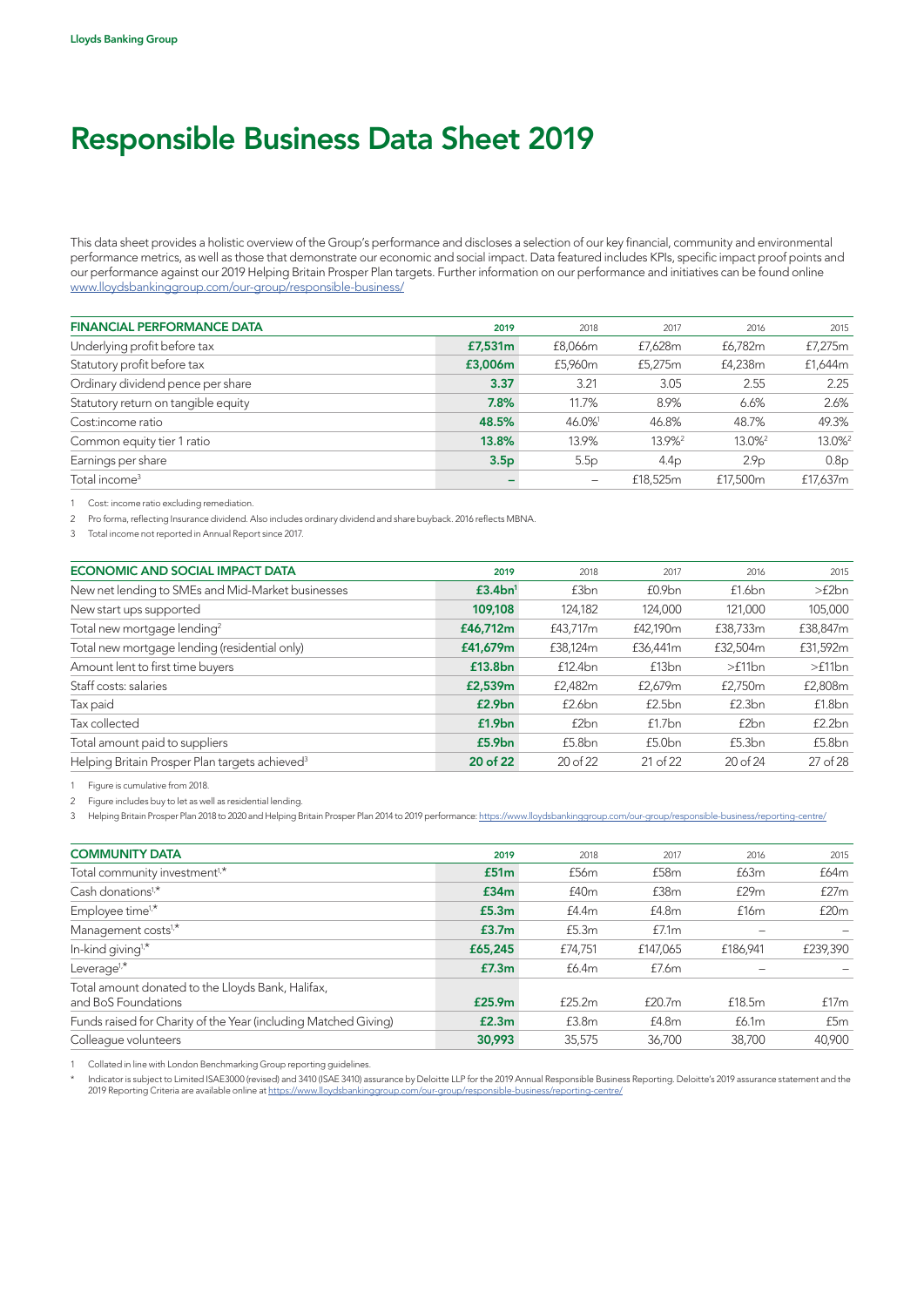## Responsible Business Data Sheet 2019

**Continued** 

| <b>PEOPLE DATA</b>                                                                      | 2019   | 2018   | 2017              | 2016              | 2015     |
|-----------------------------------------------------------------------------------------|--------|--------|-------------------|-------------------|----------|
| Employees (on a full-time equivalent basis <sup>1</sup> ) at 31 December                | 63,069 | 64,928 | 67,905            | 70,433            | 75,306   |
| UK <sup>1</sup>                                                                         | 62,327 | 64,222 | 67,172            | 69,649            | 74,553   |
| Non-UK                                                                                  | 742    | 706    | 733               | 784               | 753      |
| EEI-Employee Engagement Index                                                           | 74%    | 73%    | 76%               | 71%               | 70%      |
| PEI - Performance Excellence Index                                                      | 79%    | 80%    | 83%               | 80%               | 79%      |
| Values and Behaviours (% Favourable <sup>2</sup> )                                      |        | 79%    | 80%               | 78%               | 78%      |
| Customer Satisfaction - Net Promoter Score                                              | 62.8   | 61.8   | 61.2 <sup>3</sup> | 61.8 <sup>3</sup> | $58.5^3$ |
| FCA reportable complaints (per 1,000 accounts) - H1 <sup>4</sup>                        | 2.9    | 3.9    | 4.1               |                   |          |
| FCA reportable complaints (per 1,000 accounts) - H2 <sup>4</sup>                        |        | 3.4    | 4.2               | 4.3               |          |
| Average formal learning days per FTE                                                    | 10.4   | 8.0    | 5.6               | 6.0               | 5.7      |
| Percentage of colleagues completed mandatory training<br>on the Codes of Responsibility | 95%    | 85%    | 87%               | 86%               | 97%      |

1 Employee numbers include PPI; the UK number includes Guernsey, IOM, Jersey and Gibraltar.

2 Values and Behaviours % was not reported in 2019.

3 Restated to reflect changes in measurement approach.

Overall FCA reportable complaints excluding PPI and claims management companies have continued to reduce in 2019. The FCA changed the approach to complaint reporting in June 2016 and<br>historic data is presented since this d

| <b>DIVERSITY DATA</b>                                                                   | 2019             | 2018                 | 2017  | 2016  | 2015  |
|-----------------------------------------------------------------------------------------|------------------|----------------------|-------|-------|-------|
| Percentage of total employees who are female                                            | 58.2%            | 58.2%                | 57.9% | 58.0% | 58.4% |
| Female managers                                                                         | 46.2%            | 46.1%                | 46.0% | 45.3% | 45.5% |
| Female senior managers*                                                                 | 36.8%            | 35.3%                | 34.0% | 32.4% | 31.0% |
| Percentage of female Board members                                                      | 30.8%            | $30\%$ <sup>2</sup>  | 25%   | 23%   | 23%   |
| Percentage of female GEC <sup>3</sup> & GEC direct reports                              | 31.1%            |                      |       |       |       |
| Percentage of female recruits in the Group's graduate programme                         | 41% <sup>4</sup> | 48%                  | 47%   | 45%   | 46%   |
| Percentage of female recruits in the Group's apprenticeship programme                   | 52%              | 58%                  | 54%   | 56%   | 53%   |
| Percentage of colleagues who identify as Black, Asian and<br>Minority Ethnic*           | 10.2%            | 9.5%                 | 8.3%  | 7.9%  | 6.8%  |
| Percentage of senior managers who identify as Black, Asian<br>and Minority Ethnic*      | 6.7%             | 6.4%                 | 5.6%  | 4.8%  | 3.7%  |
| Percentage of managers who identify as Black, Asian and<br>Minority Ethnic              | 9.5%             | 9.0%                 | 8.3%  | 6.4%  | 6.4%  |
| Percentage of colleagues who disclose they have a disability                            | 2.8%             | $1.7\%$ <sup>5</sup> | 2.6%  | 2.2%  | 1.1%  |
| Percentage of colleagues who disclose they are lesbian, gay,<br>transgender or bisexual | 2.2%             | 2.0%                 | 1.7%  | 1.5%  | 1.2%  |

Reporting scope: Data is sourced from HR system (Workday) which contains details of all permanent colleagues. It includes international colleagues, those on parental/maternity leave, absent without leave (AWOL) and long term sick. Excludes contractors, Group non-executive directors, temps and agency staff. A Permanent colleague is one who is paid via Lloyds Banking Group (LBG) payroll and<br>employed on a Permanent or F

\* Indicator is subject to limited ISAE3000 (revised) and 3410 (ISAE 3410) assurance by Deloitte LLP for the 2019 Annual Responsible Business Reporting. Deloitte's 2019 assurance statement and the 2019 Reporting Criteria are available online at [www.lloydsbankinggroup.com/our-group/responsible-business/reporting-centre/](http://www.lloydsbankinggroup.com/our-group/responsible-business/reporting-centre/)

1 2017 reporting scope excludes MBNA colleagues, who became part of Lloyds Banking Group plc in June 2017, as their separate grading structure could not be aligned to Group grades at that point. 2 Amanda Mackenzie joined the Board on 1 October 2018, and Deborah McWhinney retired from the Board on 31 December 2018.

Group Executive Committee (GEC) assists the Group Chief Executive in strategic, cross-Business or Group-wide matters, and is an input to the Board. Board and GEC data as at 31 December<br>2019. GEC and GEC Direct Reports incl (Personal Assistant, Executive Assistant).

4 2019 recruitment of 150 graduates of which 41% were female into 8 graduate programmes. This was a reduction in the total number of graduates and proportionally the number of female roles taken up as a result.

5 Percentage disclosure for disability reduced in 2018 due to the implementation of a new HR system in Nov 2018, with differing categories. Not all disability data could be directly mapped across into the new system.

| <b>HEALTH AND SAFETY DATA</b>                                                     | 2019  | 2018  | 2017 | 2016  | 2015  |
|-----------------------------------------------------------------------------------|-------|-------|------|-------|-------|
| Total recorded accidents involving injury                                         | 1.274 | 1.485 | .785 | 1,926 | 2.179 |
| Slips, trips and falls                                                            | 408   | 443   | 544  | 551   | 576   |
| RIDDOR (Reporting of Injuries, Diseases and Dangerous<br>Occurrences Regulations) | 39    |       | 50   | 54    |       |